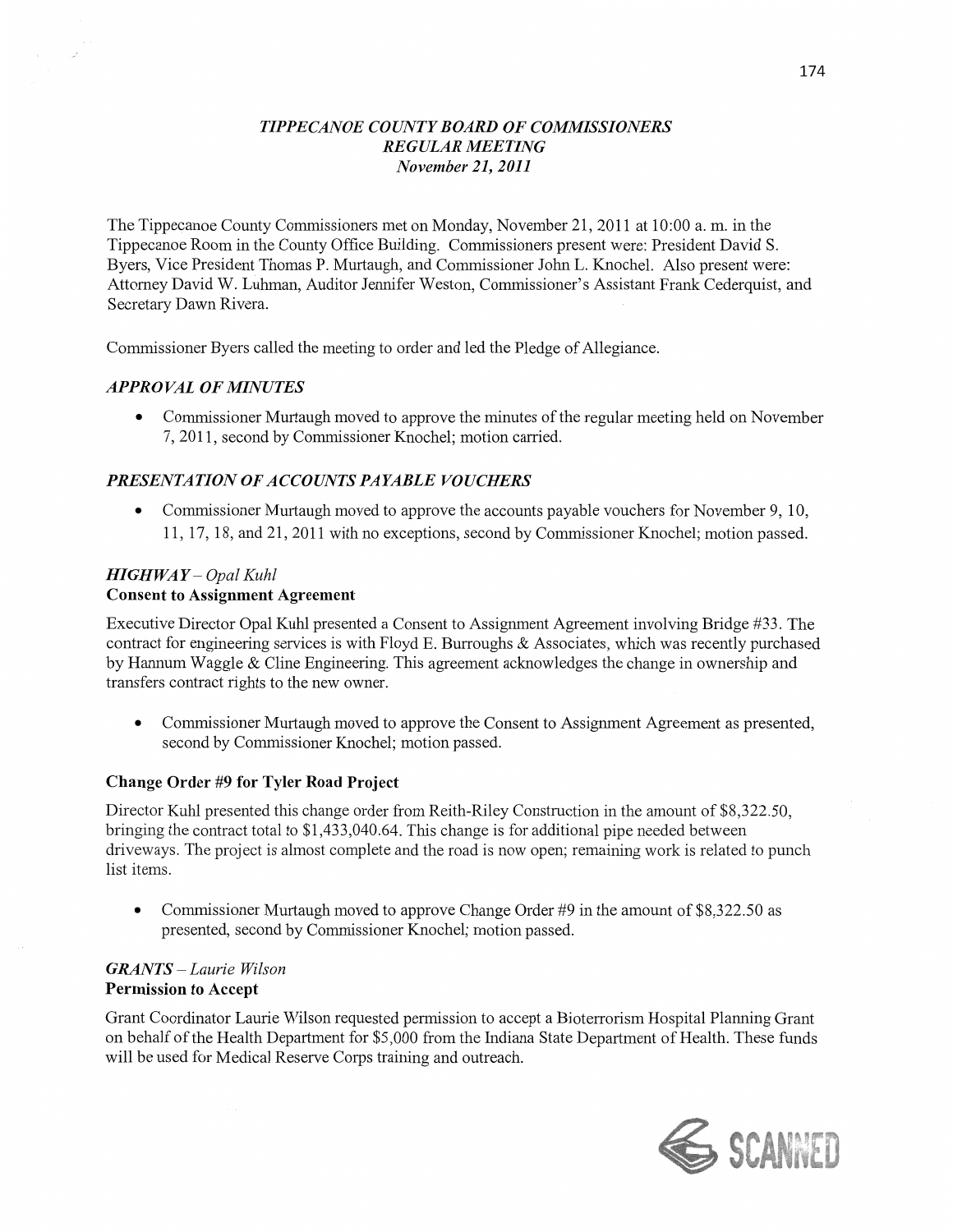**0** Commissioner Murtaugh moved to accept the grant as stated, second by Commissioner Knochel; motion passed.

## Grant **Extension**

Coordinator Wilson presented a contract for a 90 day extension to the Disproportionate Minority Contact grant between the Indiana Criminal Justice Institute and Cary Home. The original expiration date of the grant was December 31, 2011. An additional \$8,774 was awarded to be used towards travel.

**0** Commissioner Murtaugh moved to accept the grant extension contract as stated, second by Commissioner Knochel; motion passed.

# *RECORDER* — *Oneta Tolle*

County Recorder Oneta Tolle presented an agreement from Eastern Engineering for the service and maintenance of the Kip machine, which creates plats and scans large documents. This agreement will extend the original contract for another year with a monthly service charge of \$1,473.13 per month.

**0** Commissioner Murtaugh moved to accept the Kip Machine Maintenance contract as stated, second by Commissioner Knochel; motion passed.

# *ORDINANCE 2011-3 0-CM*  Americans with Disabilities Act **Implementation**

County Attorney David Luhman summarized the ordinance, stating its purpose is to formally establish an Americans with Disabilities Act (ADA) Project Team and Coordinator to assist with the implementation of the ADA Act of 1990, and to establish procedures and documents for responding to grievances. If the Board enacts the ordinance today, it must also appoint personnel as prescribed and approve the required complaint forms and procedures.

• Commissioner Murtaugh moved to approve Ordinance 2011-30-CM on first reading, second by Commissioner Knochel.

Auditor Jennifer Weston called the roll:

| <b>Byers</b> | Aye |
|--------------|-----|
| Knochel      | Aye |
| Murtaugh     | Aye |

Ordinance 2011-30-CM passed 3-0 on first reading.

- Commissioner Murtaugh moved to suspend the rules and hear Ordinance 2011-30-CM for second reading today, second by Commissioner Knochel; motion passed.
- **0** Commissioner Murtaugh moved to approve Ordinance 2011-30-CM on second reading, second by Commissioner Knochel.

Auditor Jennifer Weston called the roll:

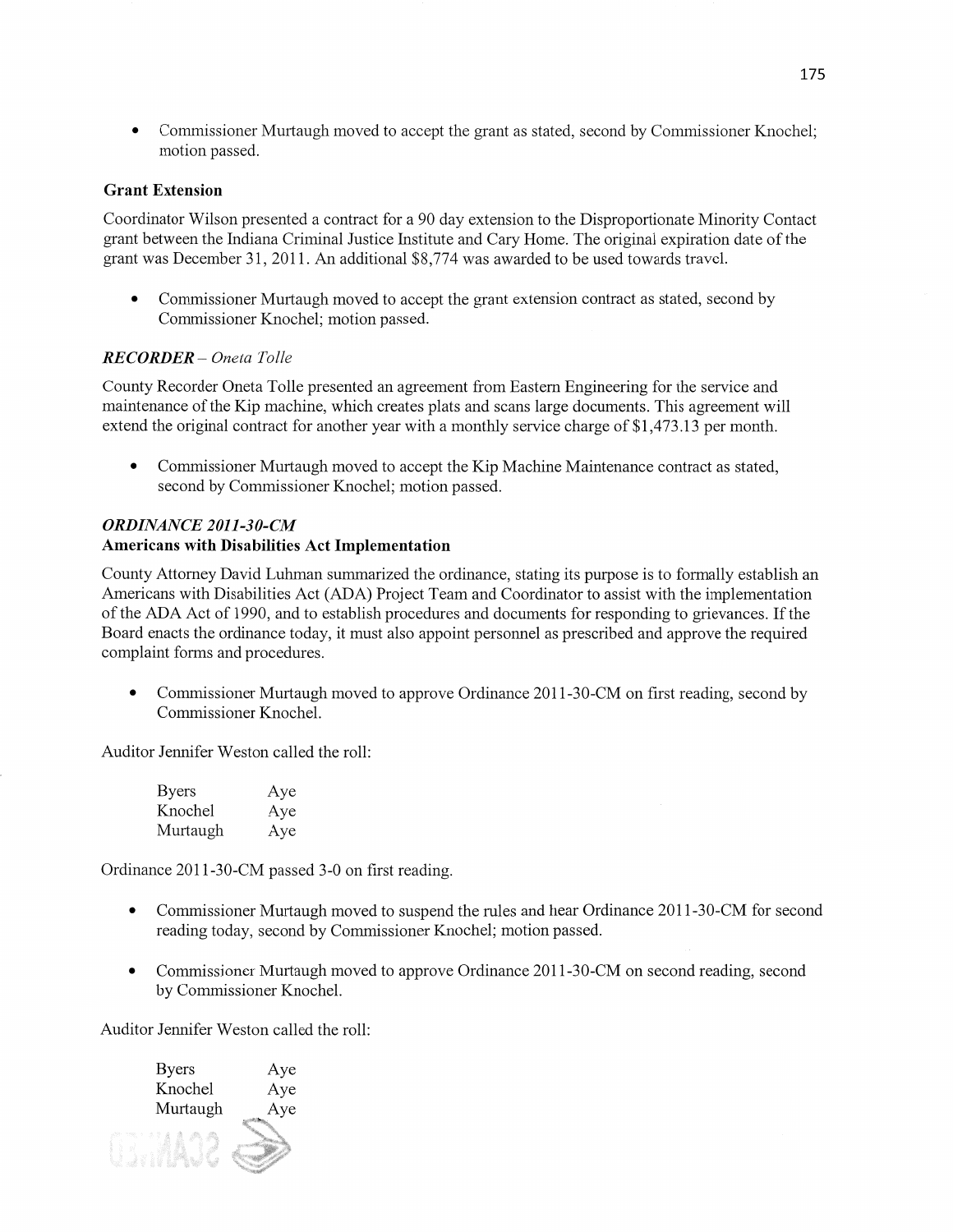Ordinance 2011-30-CM passed 3-0 on second and final reading.

 $\cdot$ 

- **0** Commissioner Murtaugh moved to appoint Frank Cederquist as ADA Project Coordinator for Tippecanoe County, second by Commissioner Knochel; motion passed.
- **0** Commissioner Murtaugh moved to adopt the grievance policy and form of notice as established in Ordinance 201 1-30-CM, second by Commissioner Knochel; motion passed.

# *COOPERATIVE EXTENSIONEDUCATOR CONTRACT*

Commissioner Byers presented the 2012 contract for the County Extension Educator with Purdue University. The annual dollar amount is amended to \$188,910; all other terms and conditions **remain**  unchanged from **last** year's contract.

**0** Commissioner Murtaugh moved to approve the **Extension** Educator Contract as described, second by Commissioner Knochel; **motion** passed.

# **CHANGE ORDER FOR THE JAIL HVAC**

Commissioner Murtaugh presented 5 change orders totaling \$13,667 to the work being done in relation to the **HVAC** unit at the County Jail. These changes involve electric cable ground installation and resulting sidewalk replacement and repair.

• Commissioner Murtaugh moved to approve the change orders as presented, second by Commissioner Knochel; motion passed.

## *ANIMAL SHERLTERING AGREEMENT*

Commissioner Murtaugh presented the 2012 contract With Crystal Creek Boarding Kennel for the sheltering of impounded and surrendered animals in the county. The cost to the County will be \$60,000.

**0** Commissioner Murtaugh moved to approve the 2012 **Animal** Sheltering Agreement with Crystal **Creek** Boarding Kennel for \$60,000, second by Commissioner Knochel; motion passed.

## *SOUTH SIDE LANDFILL CONTRACT AMENDMENT* and *EXTENSION*

Attorney Luhman explained South Side Landfill (SSL) has presented the Commissioners with a proposal to assist the County by operating a hazardous waste recycle and disposal facility as a Solid Waste District. The proposal consists of **SSL:** installing at its own cost on the site housing the current Wildcat Creek Solid Waste District (WCSWD), a Hazardous Materials (HazMat) storage building not to exceed \$175,000; expanding the recycling facility at a cost not to exceed \$225,000; extending the hours of operation to Monday through Friday from 8:00 to 5:00 and Saturday 8:00 to 12:00; complying with all Federal, State and local building safety and HazMat codes. In return, the County agrees: to reimburse SSL the cost of the building and facility expansion without interest over a period of ten years; to pay SSL **a**  monthly fee of \$4,000 for the operation of the facility; extend the contract with SSL for the operation of the County trash transfer station until 2016. He stated accepting this proposal would require an **amendment** to the current contract and an approved contract extension. **This** proposal was presented to the Solid Waste Commission Advisory Board, who recommended the Commissioners pursue this possibility.

Commissioner Byers opened the floor to public cement regarding **this** subject only.

Joann Evers — President, League of Women Voters of Greater Lafayette: Ms. Evers read a prepared statement commending the Commissioners for seeking creative **solutions** to the issues facing the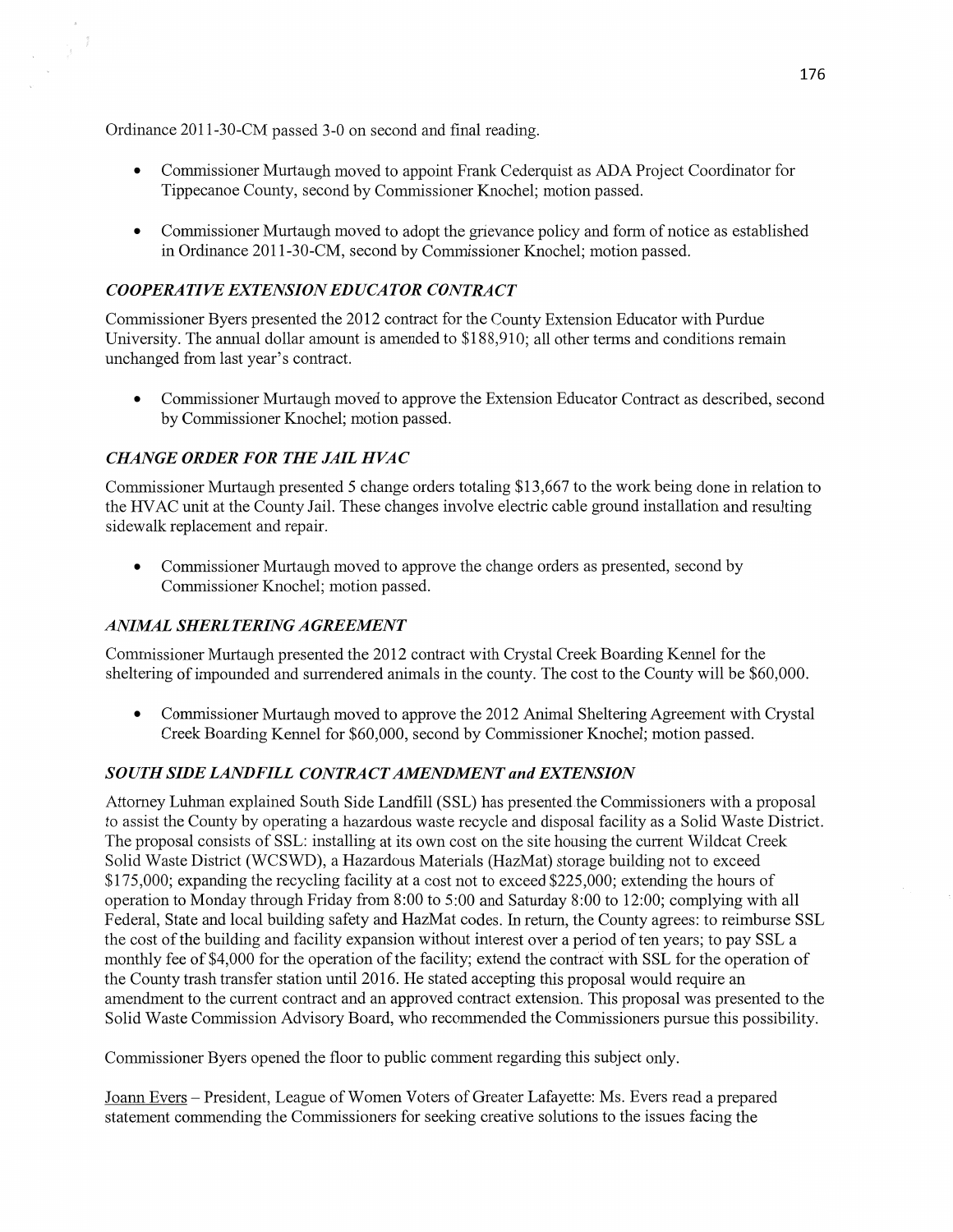WCSWD and encouraged them to conduct this discussion in open meetings and accept public comment. The full statement is on file in the Auditor's office.

Leon Dickson ~ WCSWD Citizen's Advisory Committee: Mr. Dickson requested the Commissioners send the proposal to the WCSWD Board for review and discussion by all parties that would be affected by the dissolution of the District. He questioned the experience SSL has in operating a HazMat site, and the proposed costs versus the current operating costs. Commissioner Byers responded saying SSL operates solid waste districts for several other entities in the state, including the Muncie/Ball State joint district. A cursory comparison of the costs proves SSL to be about the same to a little less than WCSWD with better a facility the county can afford and expanded hours greatly benefitting the public.

Karen Grigg **—** Member, League of Women Voters of Greater Lafayette: Ms. Griggs suggested the Commissioners rebid the WCSWD storage building as being built in phases as the budget can support. The recent bid was way over budget, and if all items included are deemed necessary, have the architect draw the plans so it may be implemented in stages as the funding is available. This suggestion rises from her concern for the amount of time necessary to create a new District and obtain all the required approvals and permits. She believes it is the best interest of the citizens of Tippecanoe and Clinton counties to move forward with the current facility. If that is not to be, she would like to see the Commissioners seek out alternative energy grants to fund the new building.

Paul Wn'ght — 4523 S. County Line Rd. W., Westpoint: Mr. Wright commended the Commissioners for seeking alternative solutions to the issues facing **WCSWD.** He is in favor of the proposal from **SSL,** but cautions the Board to make sure they know the total true costs before they proceed in order to avoid any additional costs to the taxpayers.

Commissioner Murtaugh agreed with Mr. Wright regarding the need to understand true costs up front, and assured everyone there would not be any elimination of services to stay within budget. If this proposal was accepted it would have to operate on the current tax rate. He sees this as a great improvement for the taxpayers. It would mean going from a substandard and hazardous facility to a state of the art facility open 6 days **a** week. Commissioner Byers agreed with Commissioner Munaugh adding there is a potential for overall savings in this joint venture and the tax rate to actually decrease.

• Commissioner Murtaugh moved to extend the South Side Landfill contract to expire on December 31, 2016, second by Commissioner Knochel; motion passed.

# *RESOL UTION 2011-50-CM*  Withdrawal of **Tippecanoe** County **from** the **Wildcat Creek Solid Waste** District

Attorney Luhman explained the procedures for withdrawing from the WCSWD, should that be the decision of the Commissioners. The resolution presented would be the first step in the process. The next step cannot take place earlier than fifteen days from passage but must be voted on Within forty five days. During this time the Commissioners may still work with the Board of the WCSWD towards a joint solution of the issues at hand. If the decision is to separate, a second resolution must be passed within the forty five day deadline.

Commissioner Byers said the proposal by SSL was discussed at the recent WCSWD Board meeting with the prospect of keeping the District intact and having Clinton County residents bring their hazardous items to the Tippecanoe facility. Board members from Clinton County will bring this proposal back to the Clinton County Commissioners for discussion and report the decision by December  $16<sup>th</sup>$ .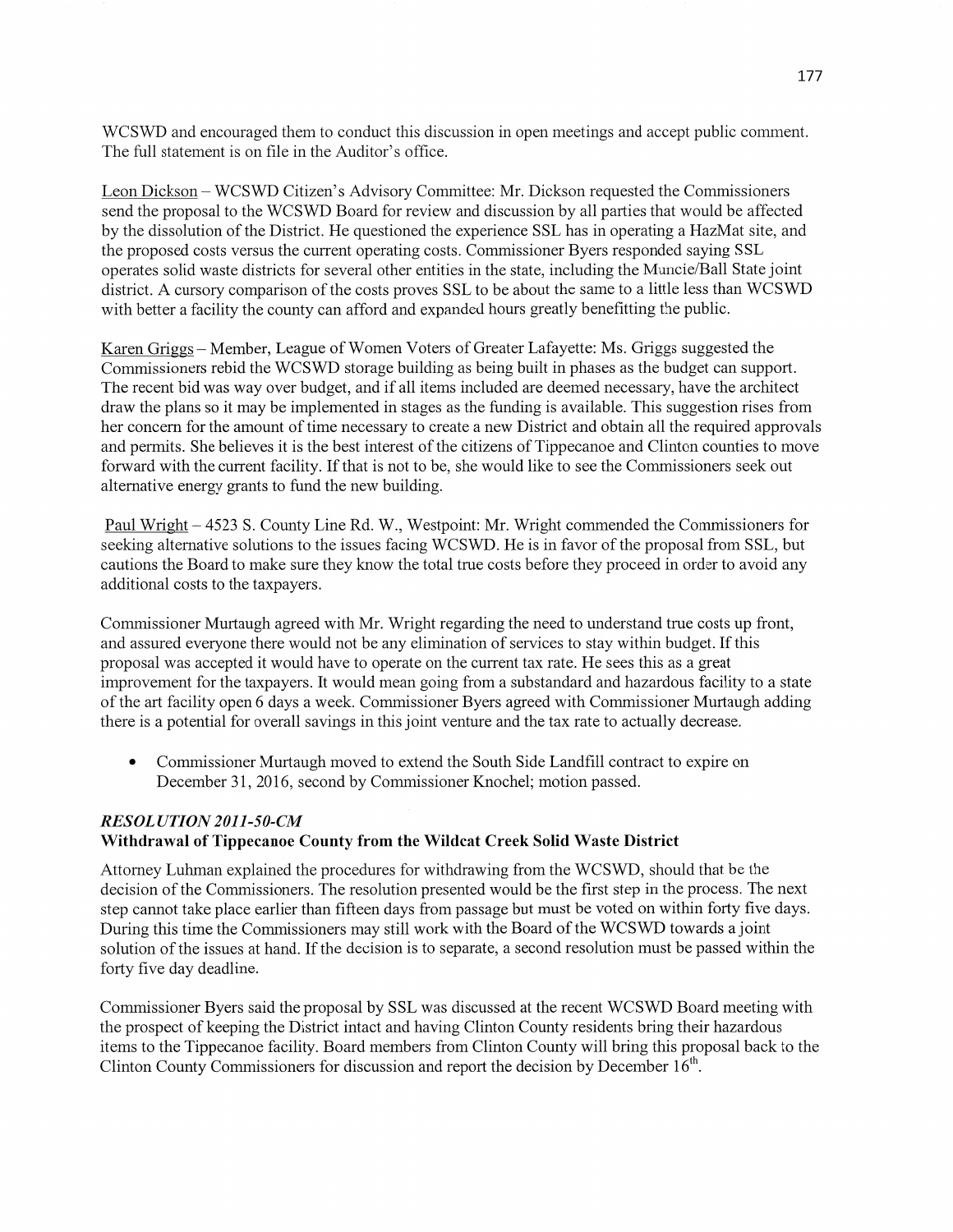**0** Commissioner Knochel moved to approve Res. 2011-50-CM, second by Commissioner Muttaugh; motion passed.

## *APPLICATIONS TO VILLA*

 $\rightarrow$  3

Commissioner's Assistant Frank Cederquist presented the following applications to the Tippecanoe Villa for approval: Larry Burrows, **Nelson** Harman, David Wilcox, Ronald Edwards, Diane **Bishop,** Maryanna Hadden, and Robert Kelly.

• Commissioner Murtaugh moved to approve the applications as stated, second by Commissioner Knochel; **motion** passed.

#### *WFINISHED B USINESS*

#### **Electronic** Communications **Policy Amendment**

Attorney Luhman presented an amendment to the Electronic Communications policy, which further clarifies that employees do not have a property interest or expectation of privacy in electronic communications over county computers or telephones.

**0** Commissioner Murtaugh moved to approve the Amendment to the Electronic Communications policy, second by Commissioner Knochel; motion passed.

#### NE WB *USINESS*

**Commissioner** Byers **thanked** Brown Street United Methodist Church for its donation of \$1,000 to be used for Christmas presents for residents of the Villa.

#### *REPORTS* ON *FILE*

The following reports are on file in the Commissioner's office:

- **0** Health Department
- **0** Clerk of the Court

#### **PUBLIC COMMENT**

Karen Gn'ggs **—** 100 Thornbush Drive, West Lafayette: Ms. Griggs voiced her support for the continuation of the joint WCSWD between Tippecanoe and Clinton counties. She requested the Commissioners hold public hearing for any and all actions pertaining to the resolution or dissolution of the District so taxpayers may have a voice in the outcome.

Commissioner Murtaugh moved to adjourn.

# **BOARD** OF **COMMISSIONERS** OF **THE COUNTY OF TIPPECANOE**

 $B15ky-$ 

David S. Byers, President